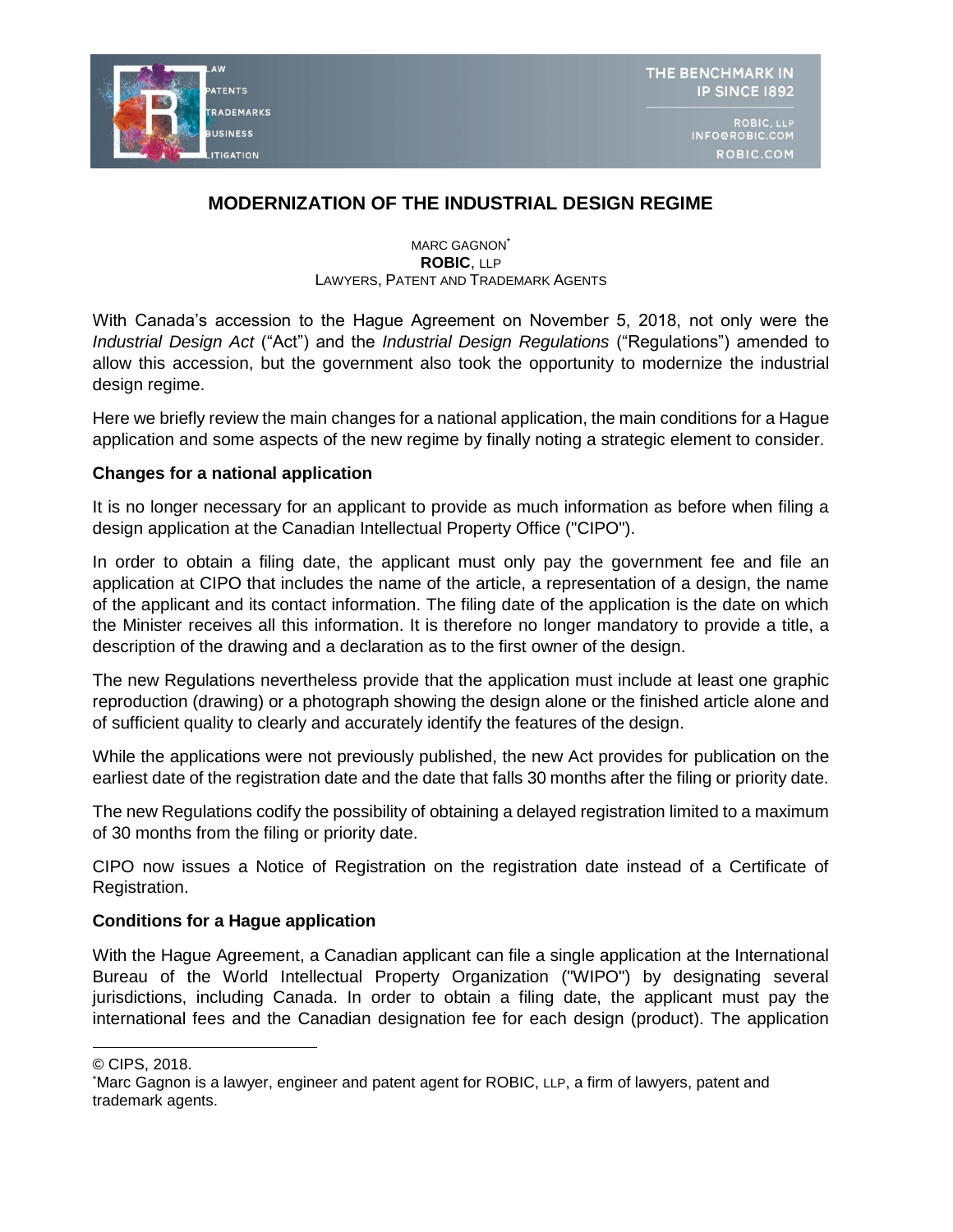

must notably include the name and address of the applicant, the name of the product and a reproduction of the product. An international registration may cover up to 100 different products in the same Locarno class.

The filing date in Canada, the international filing date and the international registration date are the same date, which is the date on which the application is regularly filed at the International Bureau. The publication date is that of the publication of the international registration in the International Bulletin (about six months after the international filing date).

Once the international registration is published by WIPO, CIPO can start its substantive examination. If the international registration covers several products, CIPO then divides this registration into several distinct Hague applications. The new Regulations provide that the content of the Hague application is deemed to be conformed as regards to the quality, form and presentation of the reproductions and photographs, the name and address of the applicant, and the optional description (description of the design).

The registration date in Canada does not correspond to the international registration date since it rather corresponds to the date of the Statement of the Grant of Protection, if such a statement is issued by CIPO, or at the date which falls 12 months and one day after the publication date (about 18 months after the international filling date).

## **Some aspects of the new regime**

While the duration of a design registration was 10 years from its registration, it is now the longest of 15 years from the filing date or 10 years from the registration date in Canada.

The new Regulations provide that the representation must be sufficient to fully disclose the design taking into account the name of the article or product and any statement. Note that the application may include drawings and photographs where it was not possible before to include both.

The new Regulations specify that the application is deemed to cover all the visual characteristics of the design (shape, configuration, pattern and decorative elements). The features shown in dotted lines are not part of the design and it is now possible to use blurring or colouring to illustrate features that are not part of the design.

While a description of the design is no longer mandatory, the application may nevertheless include such a description. When the application comprises a description of the design, the courts have recognized that it must be read in light of the representation to determine the validity and infringement of the registered design. The application should therefore comprise a description to better define the intended protection by identifying the important and distinctive visual features of the design.

The originality requirement is replaced by that of novelty. The new Act provides that a design is new if the same design, or a design not differing substantially from it, has not been publicly disclosed by the applicant more than 12 months before the filing or priority date. The 12-month grace period for a disclosure made by the applicant is therefore codified. The absolute novelty requirement is also codified in the new Act. In order to be registrable, a design must not have been disclosed by a third party before the filing or priority date. An applicant may now seek protection for similar designs if all applications are filed within 12 months of the first application. It is thus no longer necessary to request CIPO to associate these different applications and that all designs be

### **MONTREAL**

630 René-Lévesque Boulevard West, 20th floor Montreal (Québec) Canada H3B IS6 Tel: 514 987-6242 Tel: 418 653-1888

#### **OUEBEC**

2875 Laurier Boulevard, Delta-3 - Suite 700 Quebec (Québec) Canada GIV 2M2